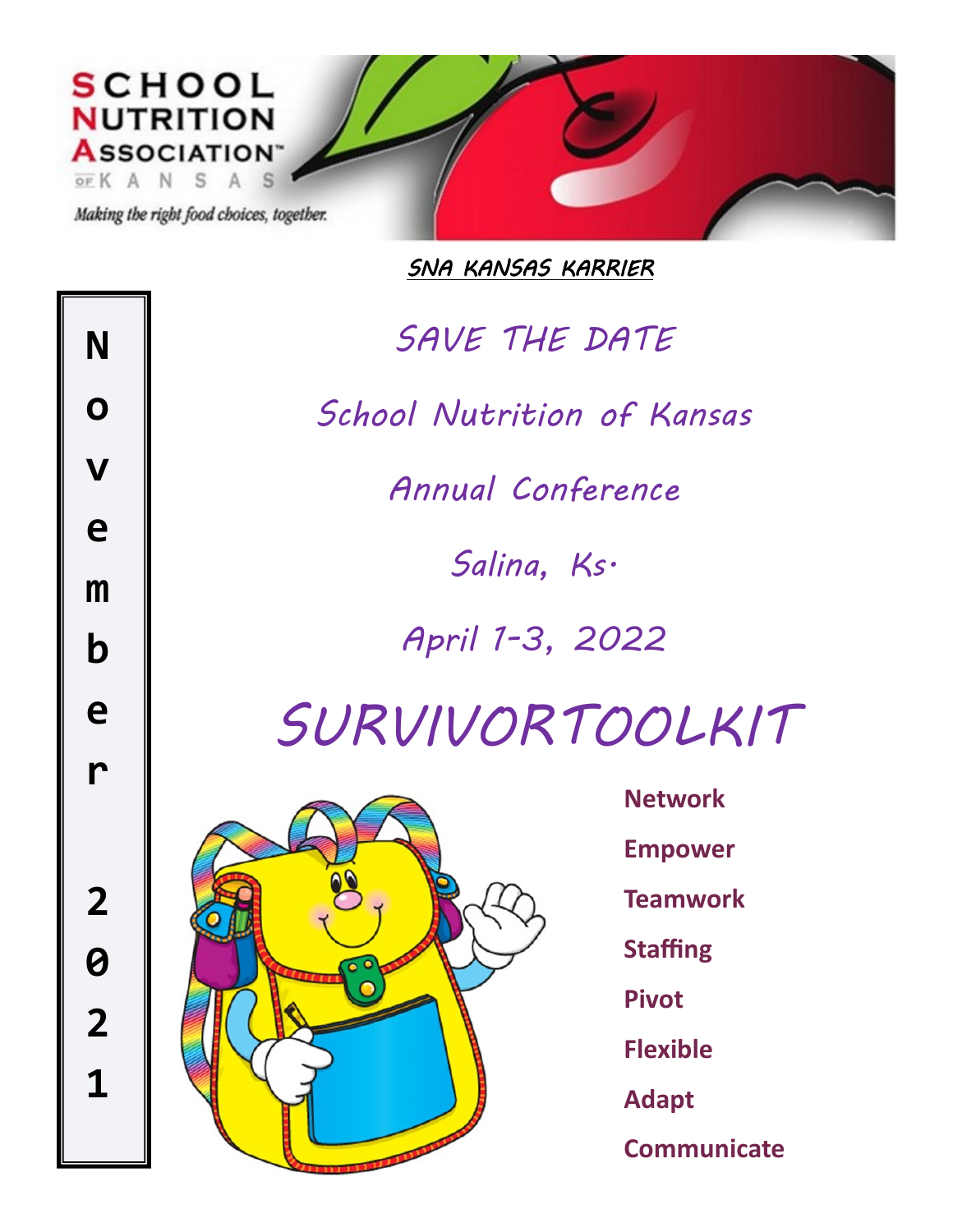

# **From Our SNA-KS President:**

## **Tools & Resources**

In my introduction in the last issue of the Karrier I spoke of mentoring. I believe that mentoring and having a resource of people to reach out to is more important than ever at this time. Being able to pick up the phone and ask for help, advice or just to blow off some steam about this crazy year can be an invaluable resource. I rarely attend a meeting or have a conversation with another food service source where I don't walk away with a new idea or way of handling this job.

Having a mentor during my first years as a food service director helped me so much. Having a mentor relieved a lot of stress by having someone to turn to for answers and advice. I strongly encourage anyone that is new to this job or feels that they can benefit from a mentor to reach out to SNA-KS or KSDE Child Nutrition for help. We will be happy to help you find someone in your area that can be a mentor for you. If you would be interested in being a mentor please contact me at rhampton@usd263.org or reach out to KSDE Child Nutrition and let them know of your willingness to help.

We have a group in the Wichita area that used to meet once per month for a late afternoon unch and used that time to discuss food service related issues. Unfortunately with the onset of Covid that practice has stopped but I hope that we will be able to revive it again soon. I know that I have been a part of discussion groups sharing job descriptions so you don't have to start from scratch, recipes and menu ideas, inventory sources for needed products and even forms and excel spreadsheets to make the job easier. I have found that our fellow directors are always willing to share information and ideas.

Take a moment to read publications such as the Karrier, SNA SmartBrief or a host of many other newsletters and emails that hit our inbox daily. There are usually some helpful items that can be found in the publications and newsletters that are directed to us. I usually save these for a no school day. I keep a folder on my desk to rip out interesting magazine articles and if I happen to be reading something electronic I use the print feature (PDF) and store it on my computer to come back to later.

Consider joining a purchasing co-op. The work of creating bids and following procurement guidelines can be made easier by being a part of a purchasing group. I have been a part of two purchasing groups and have found my pricing to be very competitive or better than prime vendor contracts. Your co-op members can also be a great resource for ideas and information.

Working in school food service can be a challenging career and as we have found it can get even tougher when unexpected circumstances come our way. But we always find a way to get the job done and feed our students. The challenges may be great but so is the reward of seeing happy well fed students walking our hallways able to learn because we have done our part toprepare them for each school day.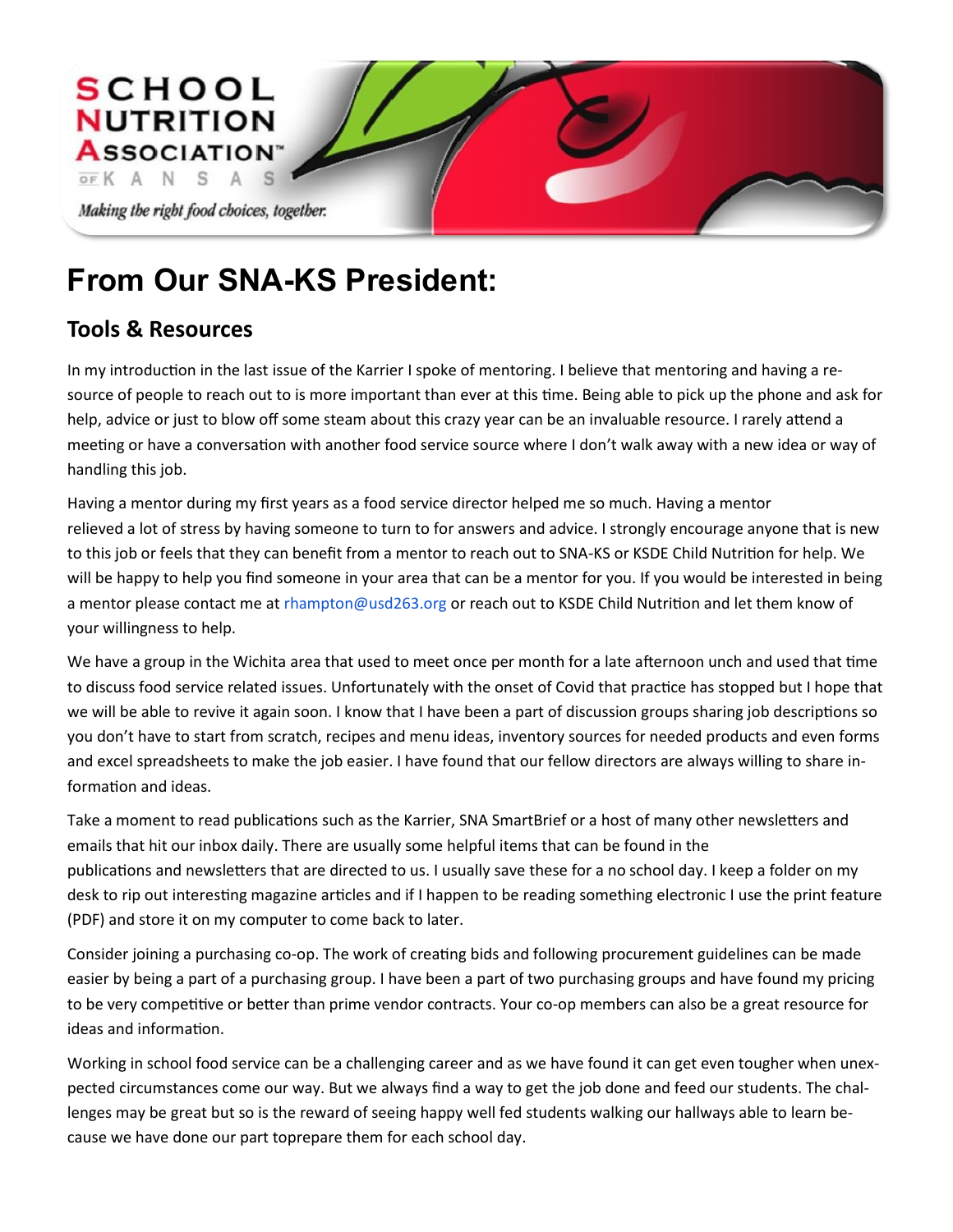## **SCHOOL NUTRITION ASSOCIATION**

OFK A N S A S

Making the right food choices, together.

#### **New Changes to SNA Awards**

Effective September 2021, SNA has implemented changes to the SNA awards program. The exciting highlights are below:

- ●Allow for collaboration among individuals on award applications
- ●Allow self nominations
- ●Change regional judging to an ad-hoc committee of volunteers
- ●Develop tools for state leaders to market and judge the state awards
- ●Remove certificate requirement for the Employee of the Year (EOY) and Manager of the Year (MOY) Awards
	- ●Use points in the scoring rubric to give the nominee credit for having these qualifications
- ●For the Director of the Year (DOY) Award, remove requirements for a certificate or credential and service on state or national committee or board
- ●Use points in the scoring rubric to give the nominee credit for having these qualifications
- ●For the DOY Award, shorten the membership requirement to three (3) years







Learn More

## **Update Membership Applications: New SNA Lockbox Address**

The new lockbox address takes effect on October 12, 2021. Your updated National/State membership applications are now available on the SNA website.

We encourage state affiliates to download their respective applications and help get the message out to members about the upcoming lockbox address change.

### **August Membership Report**

The August 2021 Membership Report shows that we have 46,225 members.

This is a decrease of 42 members compared to July 2021, 5,637 less than August 2020 and 836 less than May 2021 year-end total.



>Learn More

>Learn More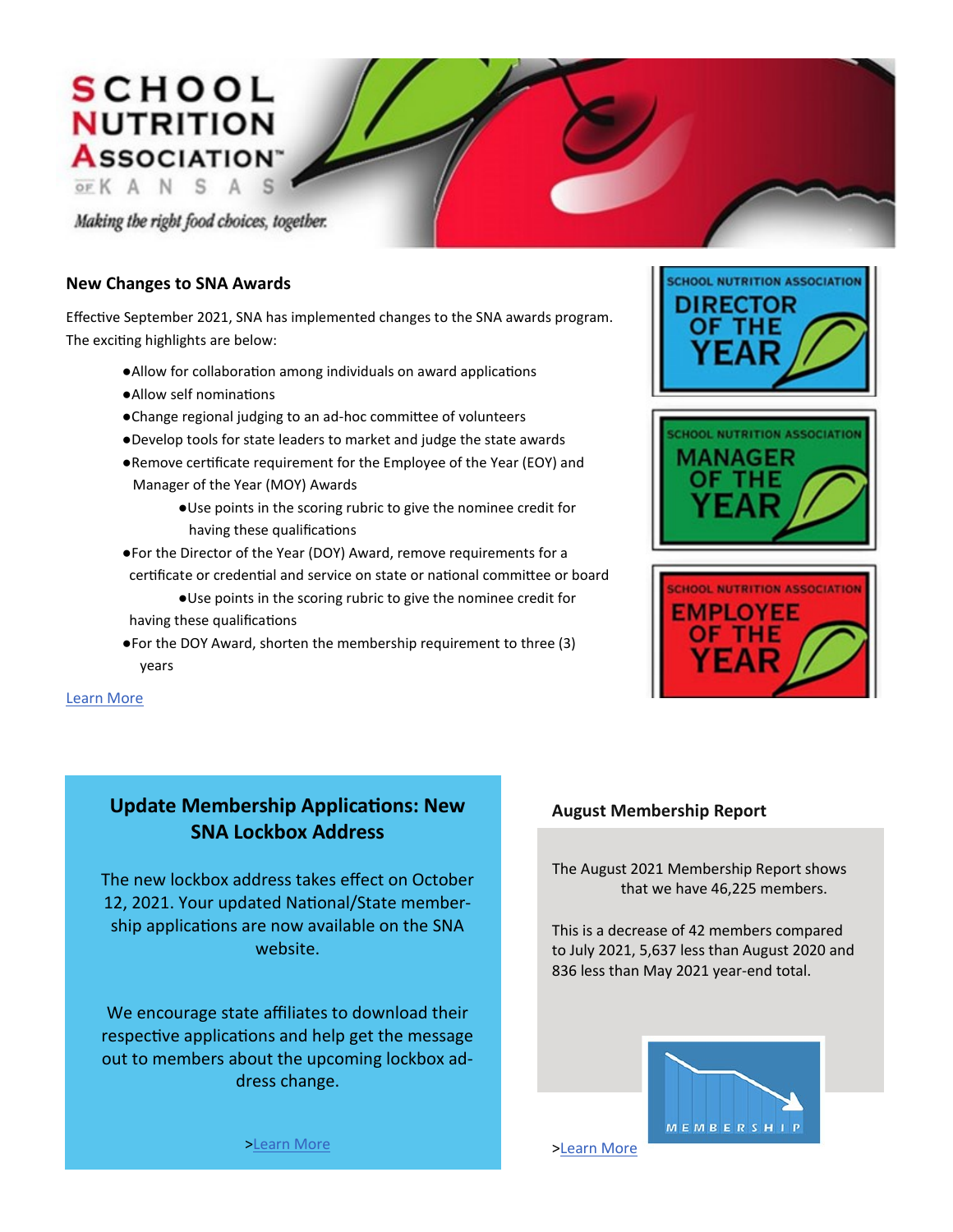

### **Take Action: Urge Congress to Work with USDA to Address Critical Supply Chain Issues**



In August, SNA sent its letter of recommendations to USDA Secretary Tom Vilsack on current supply chain disruption and how USDA can ease pressure on school nutrition programs struggling with procurement issues. SNA continues to monitor supply chain disruptions and their impact on school meal programs.

>Take Action Now

## **SNA Calls for Passage of the Build Back Better Act**

SNA is urging the U.S. House Education and Labor Committee to advance the Build Back Better Act and Congress to quickly pass the legislation. Provisions in this Act currently include:

> Expansion of CEP by lowering the ISP threshold from 40 to 25%, increasing the multiplier to 2.5 and giving states the option to implement CEP statewide. These provisions continue through SY2029-30.

- Medicaid direct certification through SY2030-31
- Extension of Summer EBT nationwide through September 30, 2029
- \$500 million for school kitchen equipment grants
- \$634 million for a Healthy School Meal incentives demonstration project



> Read SNA's press release